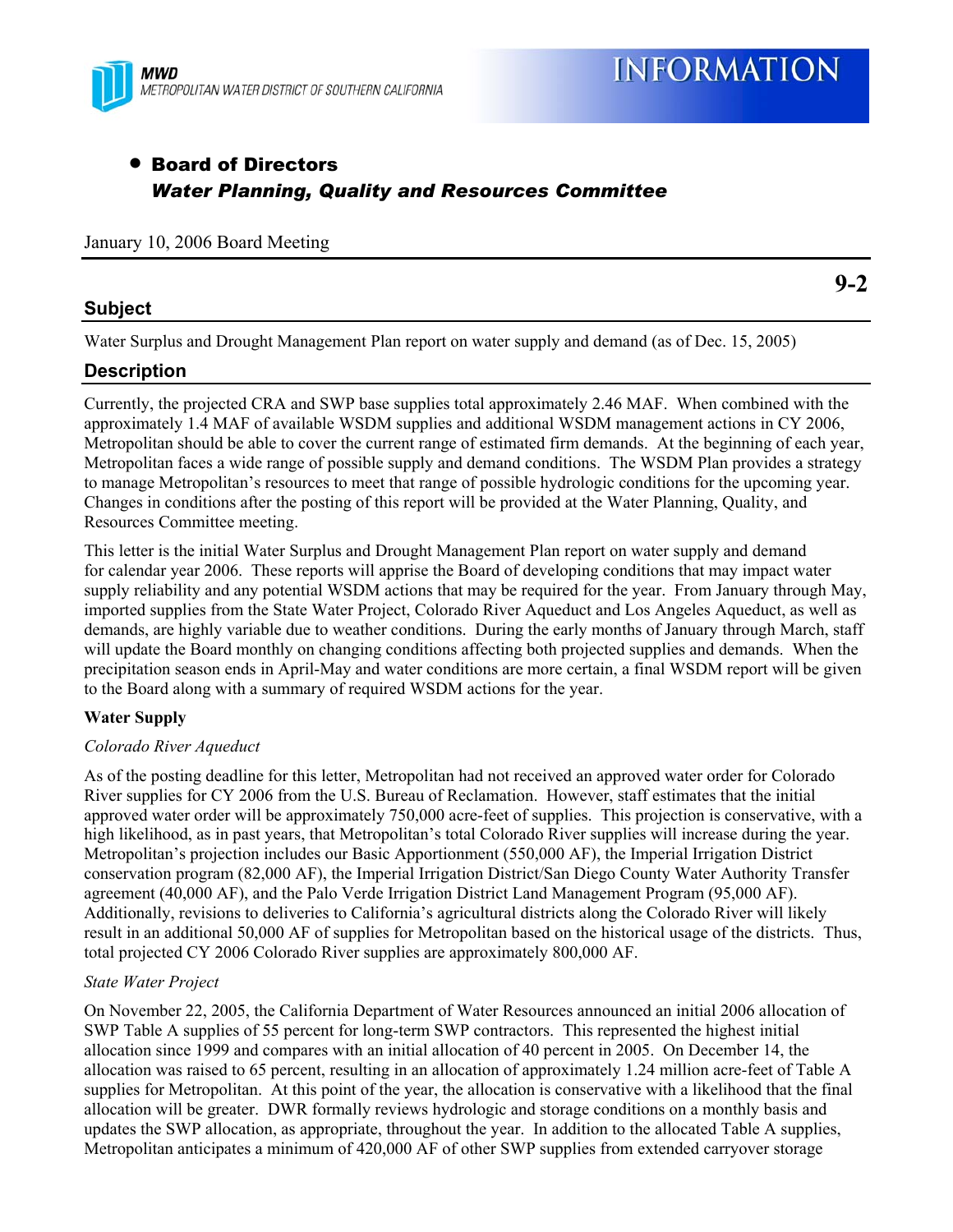stored in CY 2005, supplies resulting from SWP and Metropolitan outages in CY 2005, Metropolitan's exchange agreement with the Desert Water Agency and Coachella Valley Water District, and additional agreements with the San Bernardino Valley Municipal Water District and the city of Port Hueneme. Total CY 2006 supplies, at this point, are approximately 1.66 MAF.

### *WSDM Supplies and Management Actions*

Beyond these base CRA and SWP supplies, Metropolitan has approximately 1.4 MAF of supplies in WSDM resource reserves. These supplies include surface storage, groundwater storage, and water transfer agreements. Because of operational constraints, the entire balance may not be available in any one year. A summary of the available WSDM supplies and storage capabilities for CY 2006 is presented below and a detailed listing is included as **Attachment 1**.

| <b>WSDM Supplies for CY 2006</b> |                                           |                                          |                                 |                                |  |  |  |
|----------------------------------|-------------------------------------------|------------------------------------------|---------------------------------|--------------------------------|--|--|--|
| Program                          | Projected 1/1/06<br><b>Storage Levels</b> | <b>Capacity Available</b><br>for Storage | <b>CY 2006 Take</b><br>Capacity | <b>CY 2006 Put</b><br>Capacity |  |  |  |
| CRA Storage *                    | 320,000                                   | 280,000                                  | 170,000                         | 150,000                        |  |  |  |
| SWP Storage **                   | 992,000                                   | 273,000                                  | 775,000                         | 444,000                        |  |  |  |
| In-Region Storage ***            | 1,197,000                                 | 496,000                                  | 488,000                         | 135,000                        |  |  |  |
| <b>Total</b>                     | 2,509,000                                 | 1,049,000                                | 1,433,000                       | 729,000                        |  |  |  |

\* CRA storage does not include 70,000 acre-feet of storage in the Hayfield Program<br>\*\* SWD storage includes surface. Fou and conjunctive we starage. Does not include

\*\* SWP storage includes surface, flex and conjunctive use storage. Does not include SWP southern reservoir storage and extended carryover

In-Region storage includes surface, cyclic storage and conjunctive use storage

Also available for CY 2006 under the WSDM Plan are WSDM water management actions that include increased voluntary short-term conservation and delivery reductions of non-firm demands.

#### **Demand**

Projected total demands on Metropolitan for CY 2006 range from a low of 1.8 MAF under wet/cool conditions to a high of 2.5 MAF under hot/dry conditions. This estimate includes a projected range for firm demands of 1.5 MAF to 2.0 MAF. Under normal hydrologic conditions, demands are projected to be 2.1 MAF. As a point of reference, Metropolitan's current demand projection under normal hydrologic conditions for the end of CY 2005 is 2.0 MAF. This includes projections of 1.7 MAF for firm demands, 195 TAF for replenishment demands, and 100 TAF for agricultural demands.

# **Policy**

By Minute Item 43514, dated April 13, 1999, the Board adopted the Water Surplus and Drought Management Plan.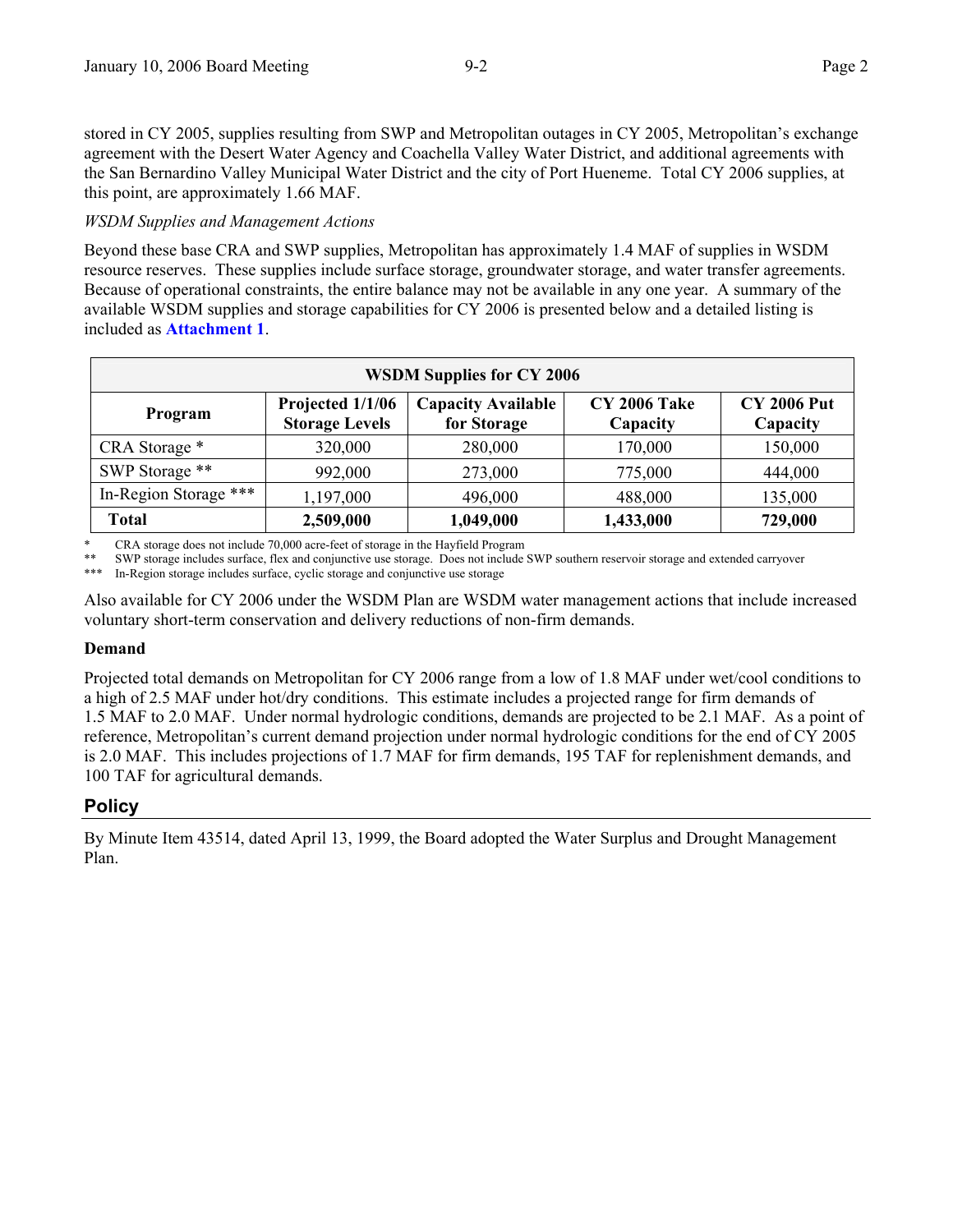# **Fiscal Impact**

None

12/16/2005 *Stephen N. Arakawa Date* 

*Manager, Water Resource Management* 

 $C.M_{4n}$ 12/20/2005 *Date Debra C. Man* 

*Interim CEO/General Manager* 

**Attachment 1 – WSDM Supplies for CY 2006** 

BLA #3974